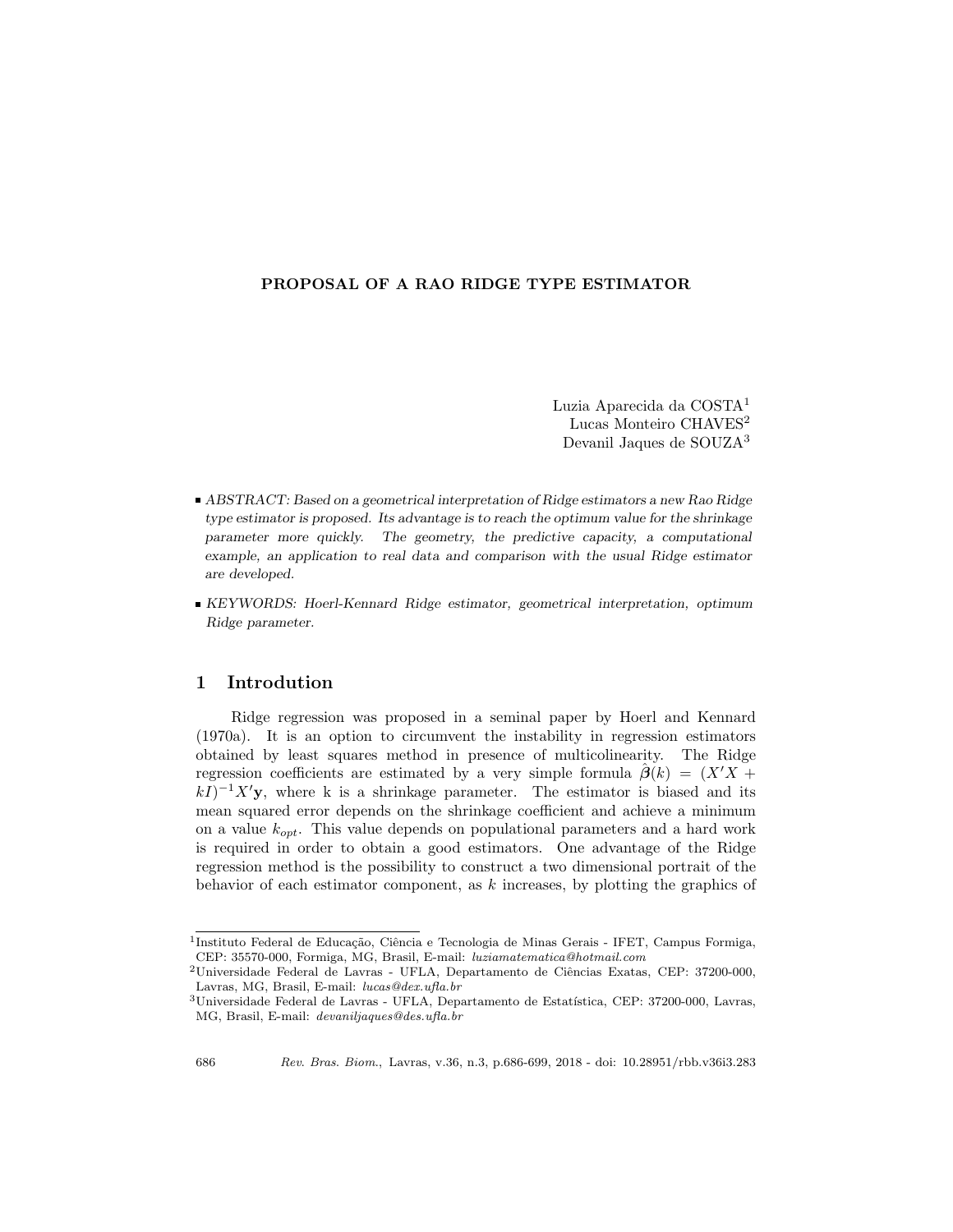Ridge trace functions  $\hat{\beta}_i(k)$ ,  $i = 1, 2, ..., n$ . All these curves goes to zero, but near the optimum value  $k_{opt}$  they are relatively stable. Therefore this can be used as a graphical criterion to estimate the optimum value. The Ridge estimators was generalized by Rao (1975), that suggested to use a positive definite matrix G in place of the identity matrix, obtaining the estimator  $\hat{\boldsymbol{\beta}}(k) = (X'X + kG)^{-1}X'$ **y** (GRUBER, 1998, 2010). This generalization of Ridge estimator showed to be very useful and, in particular, allowed an empirical Bayes approach. In this way, a priori knowledge can be used to choose the matriz G. We will call these estimators as Rao Ridge type estimators. The geometry of Rao Ridge type estimators are present in Costa (2014).

In this work, a particular Rao Ridge type estimator, that is, a choice for the matrix  $G$ , based on geometrical arguments, is proposed. The ideia is to choose a matrix  $G$  in such way that the optimum value of the shrinkage factor in achieve more quickly. Some of its properties are explicit and compared with the usual Ridge estimator. As this estimator was derived by geometrical motivation we will rewrite some facts about linear model theory in terms of geometrical concepts.

# 2 The linear model

Consider **Y** a  $n \times 1$  vector of values obtained from some random phenomena with unknown mean vector  $\mu = E[Y]$ . By reasons related to these particular random phenomena, one can conjecture that the unknown mean vector  $\mu$  belongs to some known subspace  $W$ . That, in essence, characterizes the linear model. The vector  $\bf{Y}$  stands in the data space and since the dimension of data space is generally higher than the dimension of  $W$ , it is plausible to use a lower than n number of variables to describe the W subspace. Such procedure is called parameterization and can be done in the following way: consider  $W$  to be the image of a linear transformation X, defined in another vector space called parametric space. Then  $W=Im(X)$ . To avoid technical difficulties, the linear transformation X is considered injective, that is, for each vector **w** in **W**, there is a unique vector  $\beta$  in the parameter space such that  $\mathbf{w} = \mathbf{X}\boldsymbol{\beta}$ . All of this can be described geometrically by Figure 1.

Model assumptions are clear: Y is a random vector in the data space,  $Y =$  $X\beta + \varepsilon$ , E[Y]=X $\beta$  a vector in W, where  $\beta$  is an unknown vector in the parametric space and  $\varepsilon$  is the vector of errors. The greatest advantage of representing the linear model by Figure 1 is the description of the estimation process. What is the estimation process? A data vector y is observed and we have only to choose a vector in W which we believe to be a good representative of  $E[Y]$ . If, eventually, y happens to belong to the space W, the best choice is  $E[Y] = y$ . But, as the observed vector **y** is affected by random errors, almost surely, it will not belong to the subspace W and a natural procedure to choose the vector in  $W$  closest to  $y$ . Such estimation procedure is called *least squares method*. If  $P_W$  is the linear orthogonal projection onto W, the chosen vector is  $P_W(y)$ . The linear transformation X is injective, then the only choice is  $P_{\mathbf{W}}(\mathbf{y}) = \mathbf{X}\boldsymbol{\beta}$ . The linear transformation  $P_W$  can be expressed in matrixial form as  $P_W = X(X'X)^{-1}X'$ . This equation, in its algebraic form, is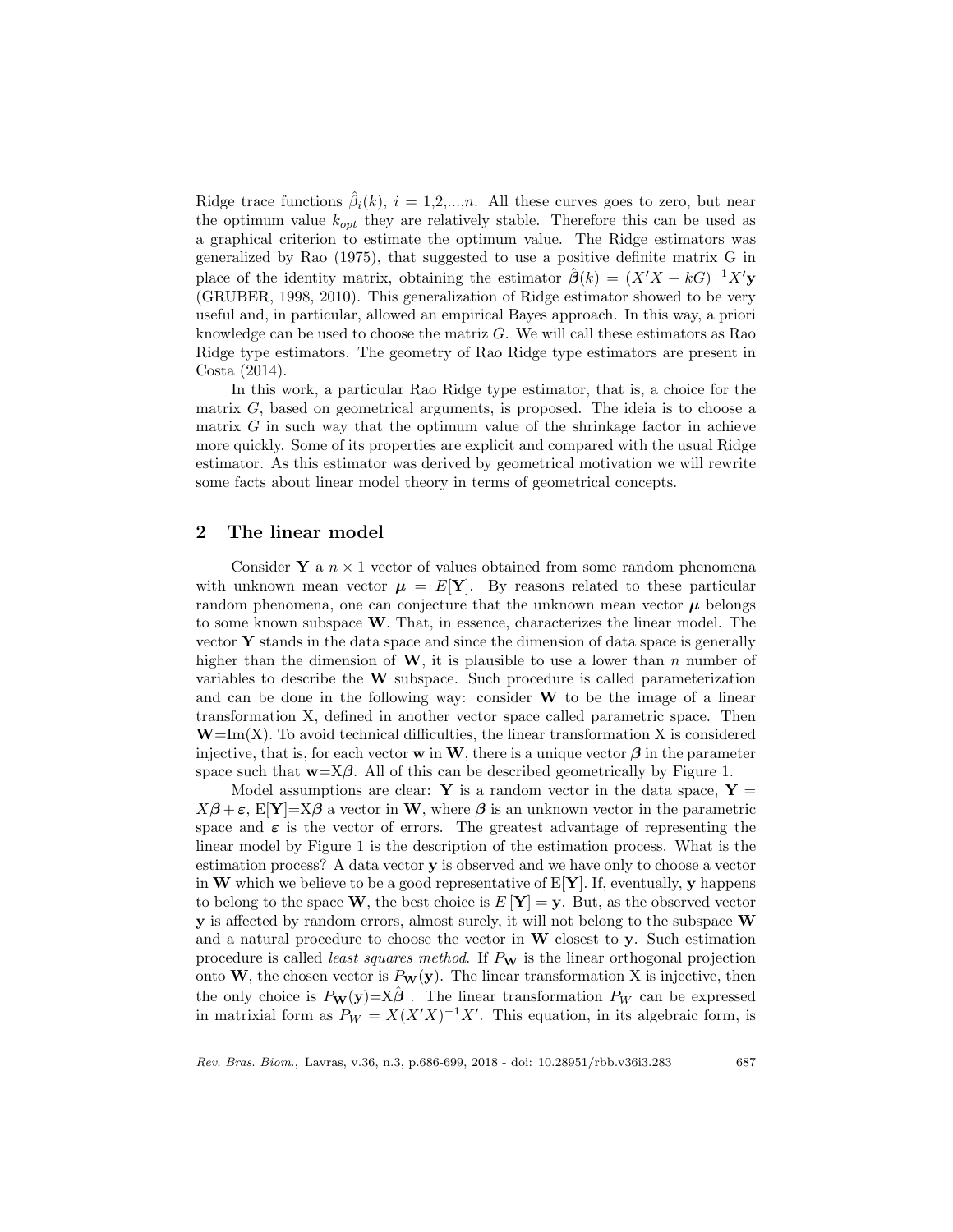

Figure 1 - Geometrical characterization of a linear model.

denominated normal equation and  $\hat{\beta}$  is the least squares estimator of the parameter vector  $\beta$ .

## 3 The Rao ridge type estimators

This section is strongly based in Costa (2014). We consider a weighted distance in parametric space defined by a positive definite matrix G. The norm is  $\|\beta\|^2 =$  $\beta' G\beta$  and distance  $d(\beta_1, \beta_2) = (\beta_1 - \beta_2)' G(\beta_1 - \beta_2)$ . The sphere of radius r centered in the origin in this new metric is given by  $\beta' G \beta = r^2$  and defines an ellipsoid centered in the origin. As the usual Ridge estimators, we can derive the Rao Ridge type estimators as a solution of a minimization problem involving that weighted distance.

If we want an alternative to the ordinary least squares estimator  $\hat{\beta}$ , a possibility is to consider a sphere of radius r centered in the orthogonal projection of the observed vector y in the subspace W. This procedure can be considered as a constrained least squares, or in others words, a penalized least squares method. The pre-image of this sphere in the parametric space is an ellipsoid centered in  $\beta$ :

$$
||y - P_W(y)||^2 = ||X\beta - P_W(y)||^2
$$
  
\n
$$
= ||X\beta - X\hat{\beta}||^2
$$
  
\n
$$
= (X\beta - X\hat{\beta})'(X\beta - X\hat{\beta})
$$
  
\n
$$
= (\beta - \hat{\beta})'X'X(\beta - \hat{\beta})
$$
  
\n
$$
= r^2.
$$
 (1)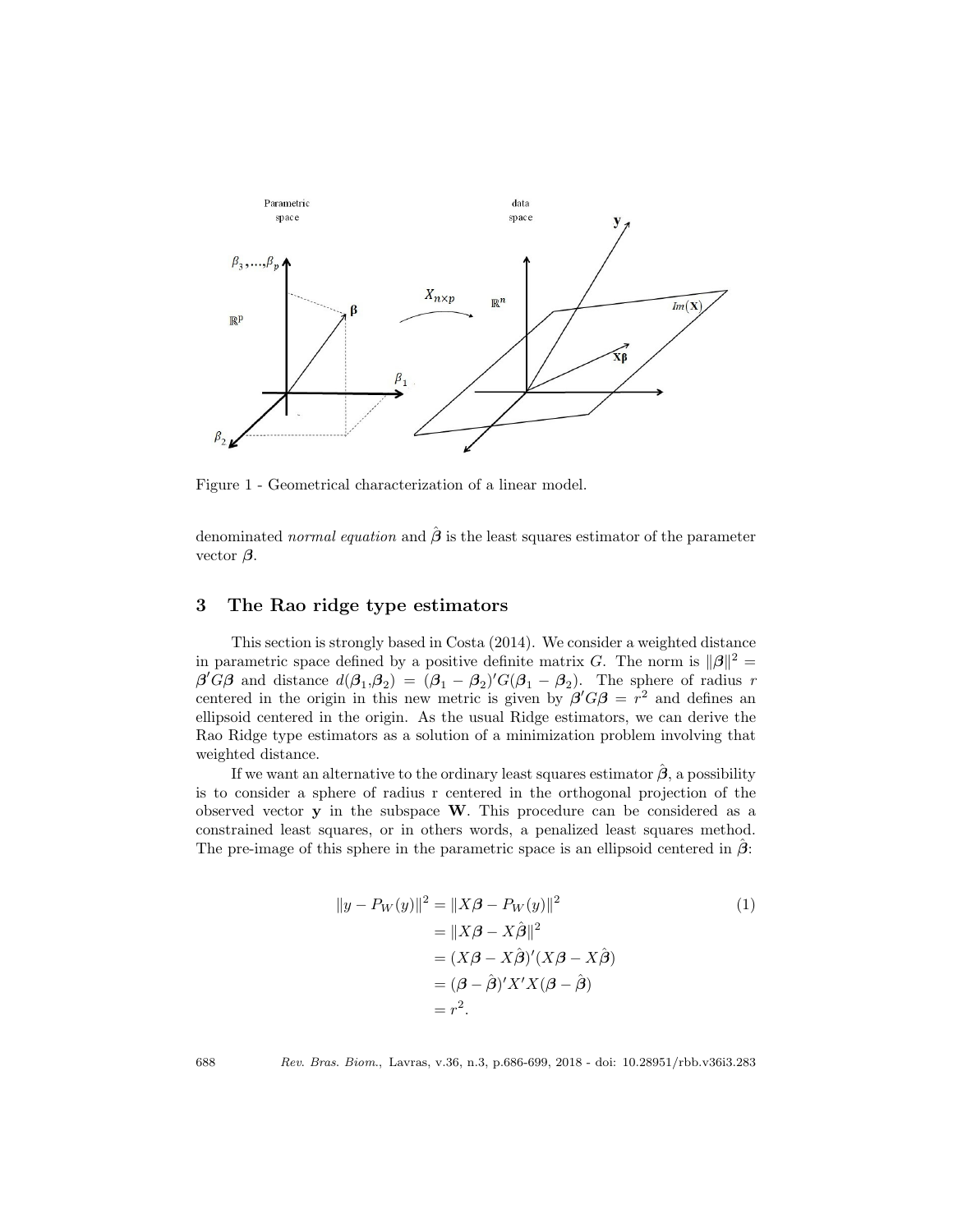Now, the idea is to choose, among all  $\beta$ 's in the ellipsoid, the one with minimum weighted norm. Therefore, the Rao Ridge type estimator in the parametric space is obtained as the solution of the minimization problem:

$$
\hat{\beta}(r) = \min \{ \beta' G \beta \},\tag{2}
$$

subject to restriction  $(\beta - \hat{\beta})'X'X(\beta - \hat{\beta}) = r^2$ .

Using Lagrange multiplier, we can get the explicit  $\widehat{\beta_R}(k) = \left(X'X + nkG\right)^{-1} X'$  y, where  $k$  is a more adequate parameter and is a function of  $r$ .

This construction can be geometrically described by Figure 2.



Figure 2 - Geometrical interpretation of Rao Ridge type estimator.

## 3.1 The proposed Rao ridge type estimator

Maybe the simplest example of a Rao Ridge type estimator is obtained by considering  $G = X'X$ . In this case, the estimator is  $\hat{\beta}_R(k) = (X'X +$  $kX'X^{-1}X'$ **y** =  $\frac{1}{1+x}$  $\frac{1}{1+k}(X'X)^{-1}X'Y = \frac{1}{1+k}$  $\frac{1}{1+k}\hat{\boldsymbol{\beta}}$ , that is, the estimator is a shrinkage of the ordinary least squares estimator. In this case, there are two parallel ellipsoids and the estimator is obtained by taking the point of tangency of these two ellipsoids, as described in Figure 3. This estimator is known as Mayer-Wilke estimator (MAYER and WILKE, 1973).

How to make a good choice for the matrix G? One the greatest problem in Ridge estimation is to obtain the optimum value of k. One of the difficulties is that the mean squared error function can be very flat near the minimum and therefore any numerical procedure is very unstable. This is equivalent to say that the Ridge trace functions goes to zero very slowly. As observed with Mayer-Wilke estimator,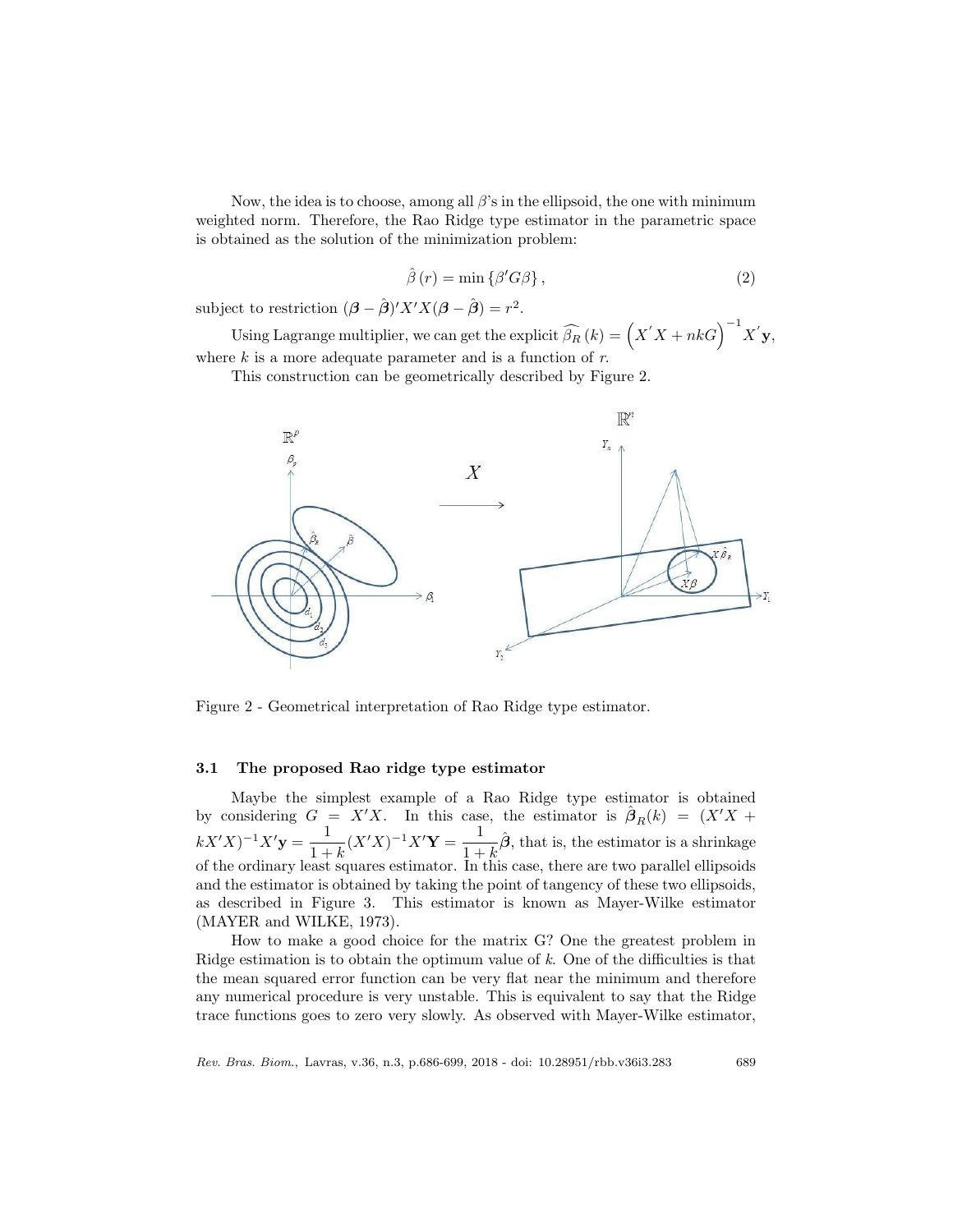

Figure 3 - Paralled ellipsoids and Mayer-Wilke estimator.

for parallel ellipsoid, the velocity goes to zero proportional to the inverse of the shrinkage parameter. The idea is to use some kind of matrix  $G$  that increases that velocity. The geometry suggests that the ellipsoid defined by G must be, in some sense, orthogonal to the ellipsoid defined by  $X'X$ . To make this, we need another ellipsoid with the same principal axes as the ellipsoid defined by  $X'X$  but with eigenvalues with inverse values. In this case, major axis of the ellipsoid defined by  $X'X$  corresponds the minor axis of the new ellipsoid (Figure 4). We will call these ellipsoids as orthogonal.



Figure 4 - Orthogonal ellipsoids.

The matrix with eigenvalues equal to the inverse of the eigenvalues of  $X'X$ and the same principal axes is the inverse  $(X'X)^{-1}$ . So we suggested to make  $G = (X'X)^{-1}$  and propose the following Rao Ridge type estimator: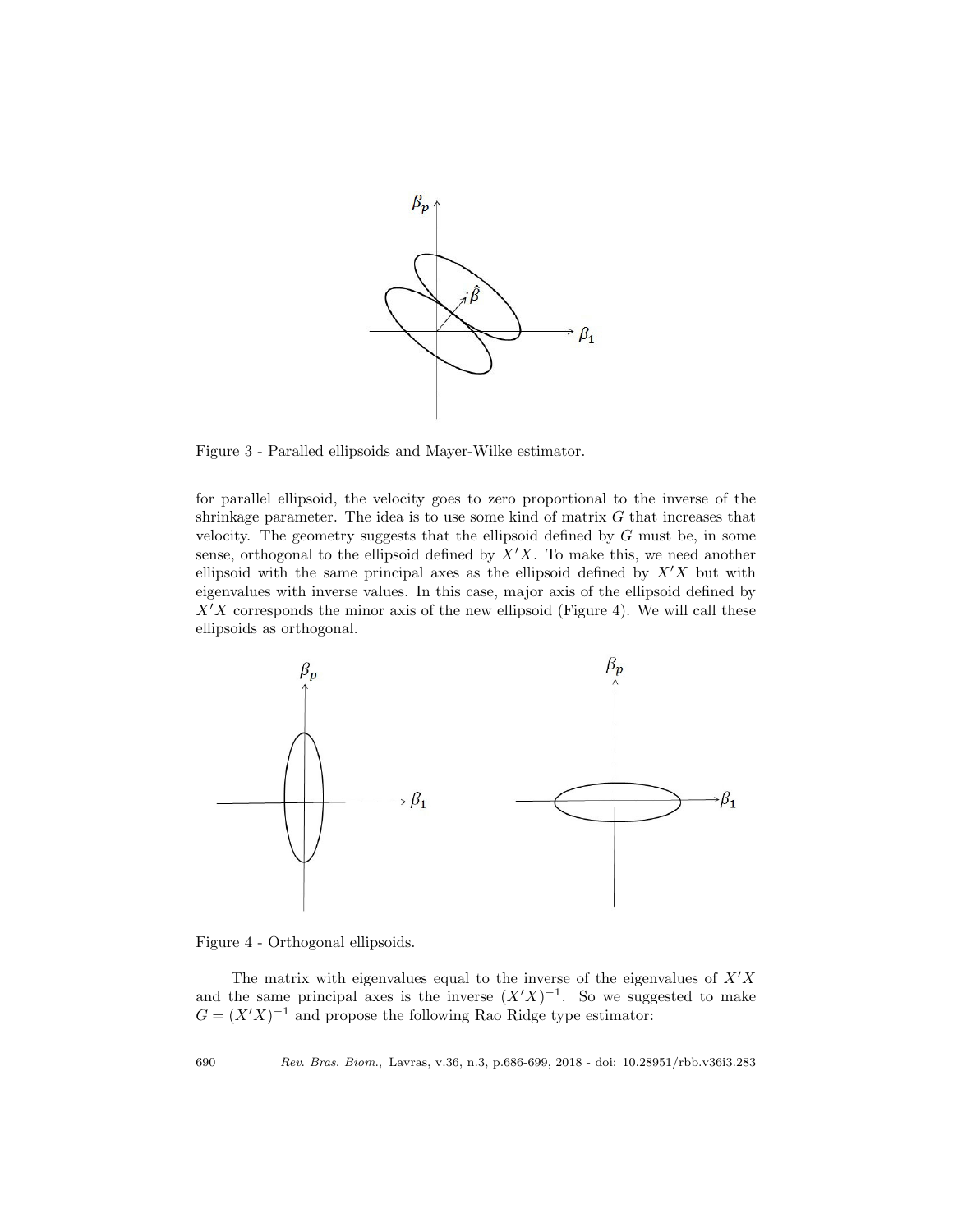$$
\hat{\beta}_{prop}(k) = (X'X + nk(X'X)^{-1})^{-1}X'Y.
$$
\n(3)

Geometrically, the proposed estimator is describe in Figure 5.



Figure 5 - Geometry of the proposed estimator.

The performance of the proposed estimator will be studied and compared with the usual Ridge estimator.

#### 3.2 The predictive performance of the proposed estimator

One of the most important features of an estimator is its predictive capability. One way to try to access this property is to use the Allen's Predictive error of squares (PRESS), that is essentially ordinary cross validation. The process is describe as: let  $X_i$  be the matrix X with the ith line omitted and  $\mathbf{y}_i = (y_1, \ldots, \hat{y_i}, \ldots, y_n)'$  the vector of data with ith data value omitted. Then the  $\beta^{(i)}(k)$ , the Ridge estimate of  $\beta$ , is obtained as

$$
\beta^{(i)}(k) = (X_i' X_i + nkI)^{-1} X_i' \mathbf{y}_i.
$$
\n(4)

The argument is that if  $k$  is a good choice for the Ridge parameter, then the ith component  $[X\beta^{(i)}(k)]$ should be a good predictor of  $y_i$ . Therefore, the Allen's PRESS estimate of  $k$  is the minimizer of

$$
P(k) = \frac{1}{n} \sum_{i=1}^{n} \left( \left[ X \beta^{(i)}(k) \right]_{i} - y_{i} \right)^{2}.
$$
 (5)

It is interesting to point out that, for the usual Ridge estimator  $(G = I)$ , the PRESS has a closed form given: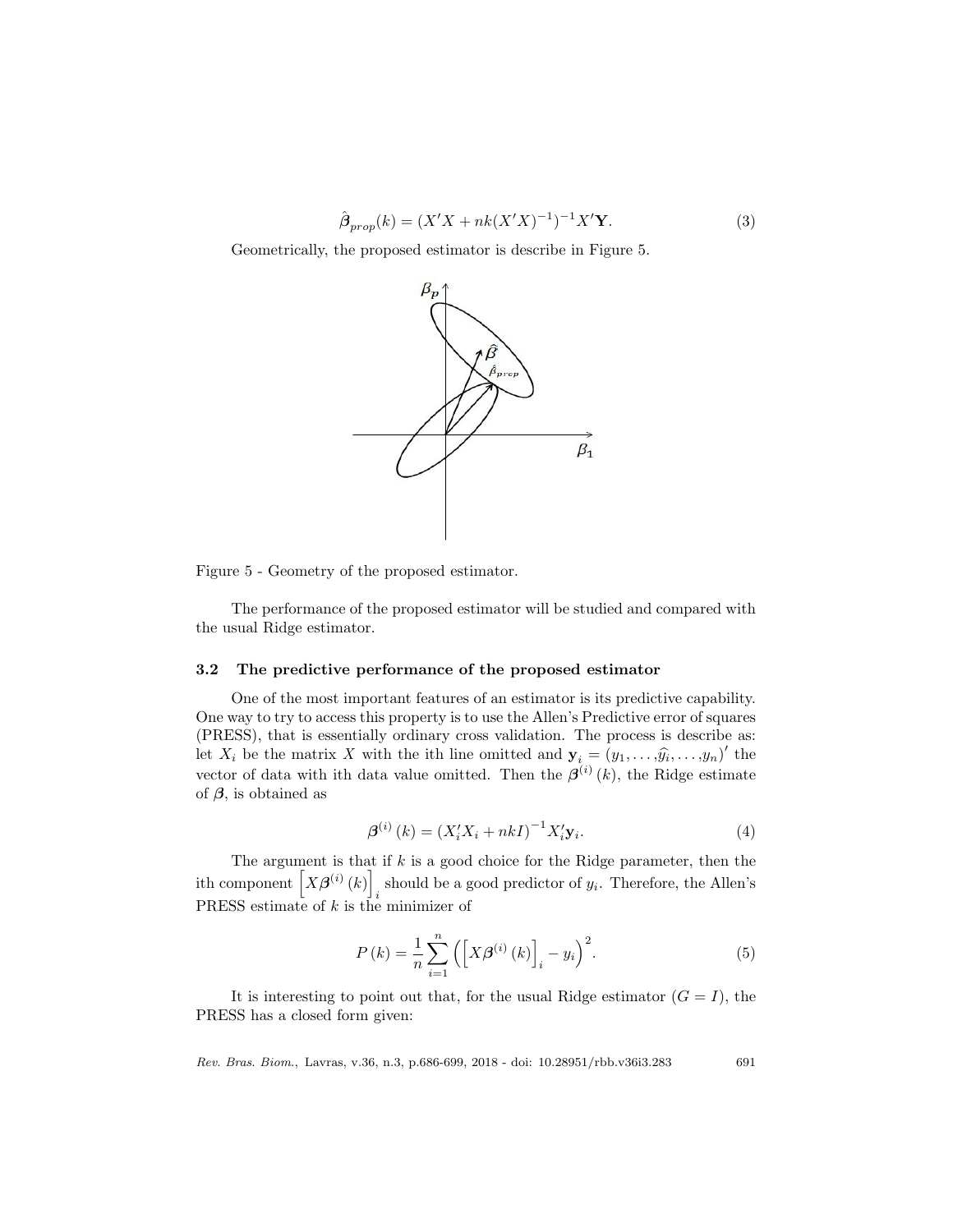$$
P(k) = \frac{1}{n} \|B(k)(I - A)\mathbf{y}\|^2,
$$
\n(6)

where  $B(k)$  is the diagonal matrix with jjth entry  $1/(1 - a_{jj}(k))$ ,  $a_{jj}(k)$  being the jjth entry of  $A(k) = X(X'X + nkI)^{-1}X$  (CHRISTENSEN, 2011).

Golub et al. (1979) defined an invariant version of the Allen's PRESS, using the very involving theory of circulant matrices (GELLER et al., 2017) and called it generalized cross-validation method (GCV). The predictive error using GCV is given by:

$$
V(k) = \frac{\frac{1}{n} \left\| \left(I - \widetilde{A}(\mathbf{y})\right) \widetilde{\mathbf{y}} \right\|^2}{\left[\frac{1}{n} Tr\left(I - \widetilde{A}(k)\right)\right]^2} \equiv \frac{\frac{1}{n} \sum_{\nu=1}^n \left(\frac{nk}{k_{\nu n} + nk}\right)^2 z_{\nu}^2}{\left[\frac{1}{n} \sum_{\nu=1}^p \frac{nk}{k_{\nu n} + nk} + n - p\right]^2}.
$$
 (7)

They proved that this generalization is a simple weighted version of  $P(k)$ , namely

$$
V(k) \equiv \frac{1}{n} \sum_{i=1}^{n} \left( \left[ X \beta^{(i)}(k) \right]_{i} - y_{i} \right)^{2} w_{i}(k), \qquad (8)
$$

where

$$
w_i(k) = \frac{1 - a_{ii}(k)}{1 - \frac{1}{n}\text{Tr}A(k)}.
$$
\n(9)

For the proposed estimator, the PRESS is obtained in a similar way as follow:

$$
\hat{\boldsymbol{\beta}}_{prop}(k) = (X'X + k(X'X)^{-1})^{-1}X'\mathbf{y}.
$$
\n(10)

Let  $X_i$  and  $y_i$  be as before, then

$$
\hat{\boldsymbol{\beta}}_{prop}^{i}(k) = (X_{i}'X_{i} + k(X_{i}'X_{i})^{-1})^{-1}X_{i}'\mathbf{y}.
$$
\n(11)

The PRESS statistics is defined by

$$
P(k) = \frac{1}{n} \sum_{i=1}^{n} \left( \left[ X \hat{\beta}_{prop}^{i}(k) \right]_{i} - y_{i} \right)^{2}.
$$
 (12)

At this point, the authors want to point out that they couldn't find in the literature a closed formula for the PRESS and for GCV, in the case of Rao Ridge type estimator.

In order to compare the proposed estimator and usual Ridge estimator, a simulation with 8 predictors and 12 observations were used. To ensure multicollinearity, we took two pairs of predictors highly correlated. One thousand samples were generated and, for each sample and each of the 51 values of k, from 0.00 to 0.12, we computed the mean values of the errors, getting the mean curve of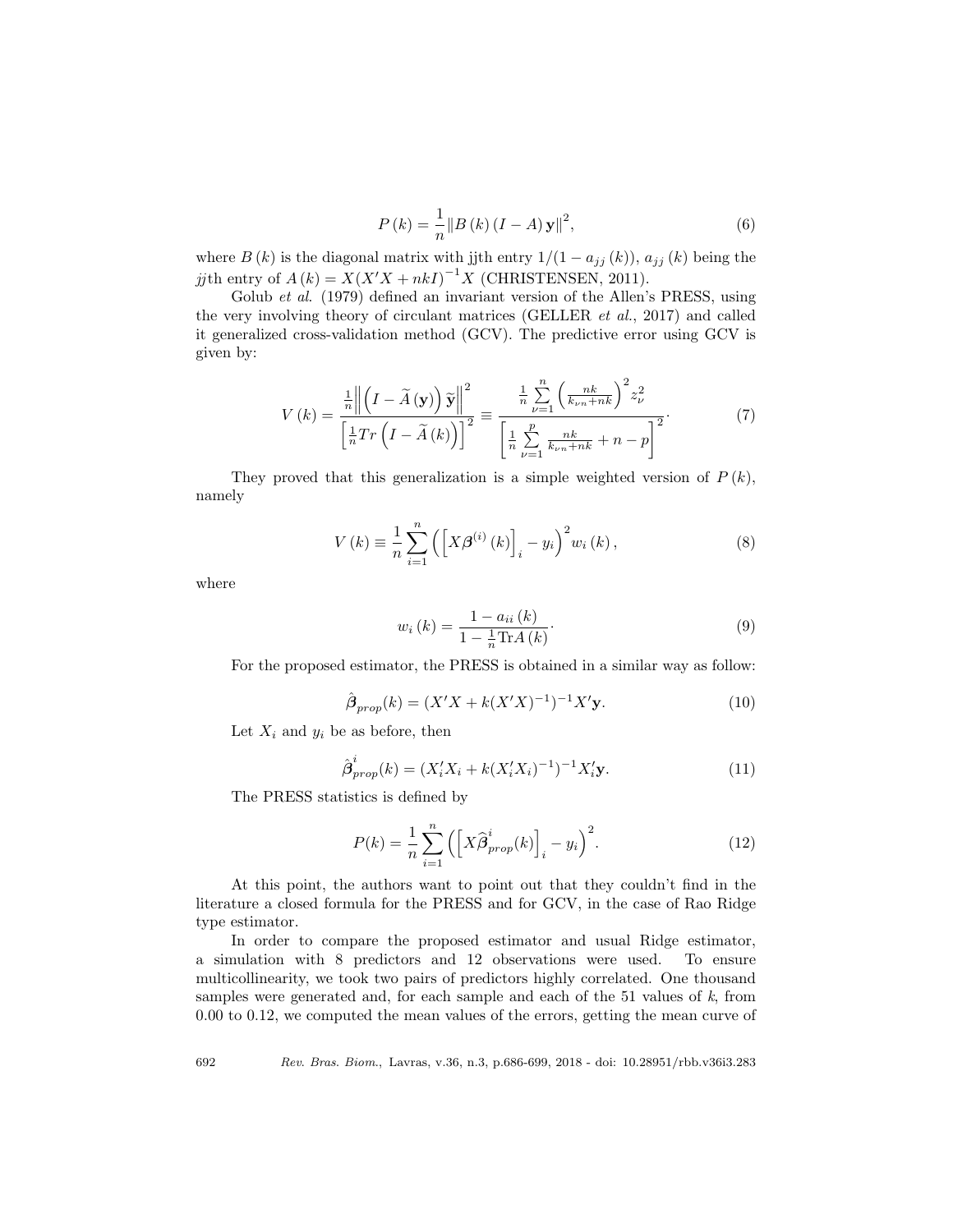the prediction errors. For the usual Ridge estimator, the curves were obtained using usual cross validation and generalized cross validation. For the proposed Rao Ridge type estimator, error was computed using only usual cross validation. Results are shown in Figure 6 and in Table 1.



Figure 6 - Mean curves of the predictors errors.

| Table 1 - Optimal value of $k$ and mean predictor errors of PRESS Ridge, PRESS |  |  |  |  |
|--------------------------------------------------------------------------------|--|--|--|--|
| Rao and GCV Ridge                                                              |  |  |  |  |

| Estimator   | $k_{opt}$ | Prediction Error |
|-------------|-----------|------------------|
| PRESS Ridge | 0.04      | 9.16             |
| PRESS Rao   | 0.01      | 9.46             |
| GCV Ridge   | 0.03      | 8.18             |

The optimum shrinkage parameter is achieve at the minimum of the curves in Figure 6. As expected, the proposed estimator reached the optimal value of  $k$ about 3 times faster than the usual Ridge. There is no significant difference among the mean predictor errors.

#### 3.3 A computational illustrative example

The example to be describe is as small as possible while still permitting to evaluate the performance of the proposed estimator. This example was analyzed in Marquardt (1970), to compare the usual Ridge estimator with others estimators and it was also studied in the context of Rao Ridge type estimator in Costa (2014).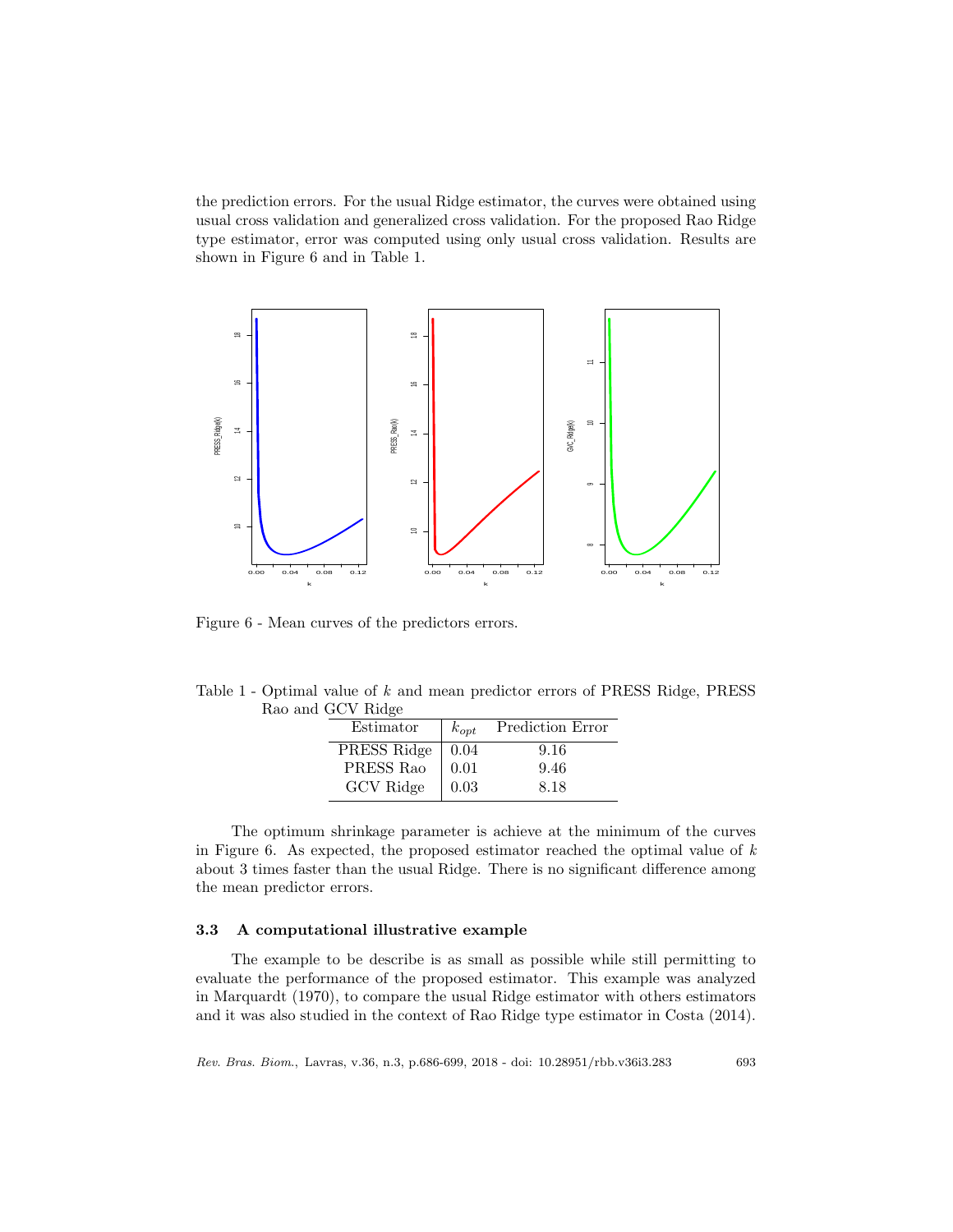Consider the linear Ridge regression  $Y = X\beta + \varepsilon$  with

$$
Y = \begin{pmatrix} 1 \\ 2 \\ 3 \end{pmatrix}, X = \begin{pmatrix} \frac{3\sqrt{2}}{10} & \frac{4\sqrt{2}}{10} \\ \frac{4\sqrt{2}}{10} & \frac{3\sqrt{2}}{10} \\ \frac{5\sqrt{2}}{10} & \frac{5\sqrt{2}}{10} \end{pmatrix}, X'X = \begin{pmatrix} 1 & \frac{49}{50} \\ \frac{49}{50} & 1 \end{pmatrix}.
$$

The eigenvalues of  $X'X$  are 1.98 and 0.02, wich characterize almost multicolinearity.

Supposed the real value of the parameter vector is  $\beta = \begin{pmatrix} 3 \\ 5 \end{pmatrix}$ 5 ) and  $\sigma^2 = 1$ . The response vector obtained by simulation was  $y =$  $\sqrt{ }$  $\mathcal{L}$ 6.34 3.94 5.96  $\setminus$ . With this vector, the Ridge trace are obtained for usual Ridge estimator and for proposed estimator





Figure 7 - Ridge trace for usual Ridge estimator.

Using the graphical criteria to obtain the optimum value  $k_{opt}$  that occurs when the Ridge trace present certain stability, we get  $k_{opt} = 0.30$  for the usual Ridge estimator (FIGURE 7) and  $k_{opt} = 0.05$  for the proposed Ridge estimator (FIGURE 8). This example shows, as expected, that the optimum value of the parameter k occurs much more faster for the proposed estimator. With these  $k_{opt}$ , it can be obtained, from the same Figures 7 and 8, the vectors estimates  $\hat{\boldsymbol{\beta}}(0.30)$ and  $\hat{\beta}_{\text{prop}}(0.05)$ . For comparison, the least square estimative  $\hat{\beta}_{QM}$  is also presented.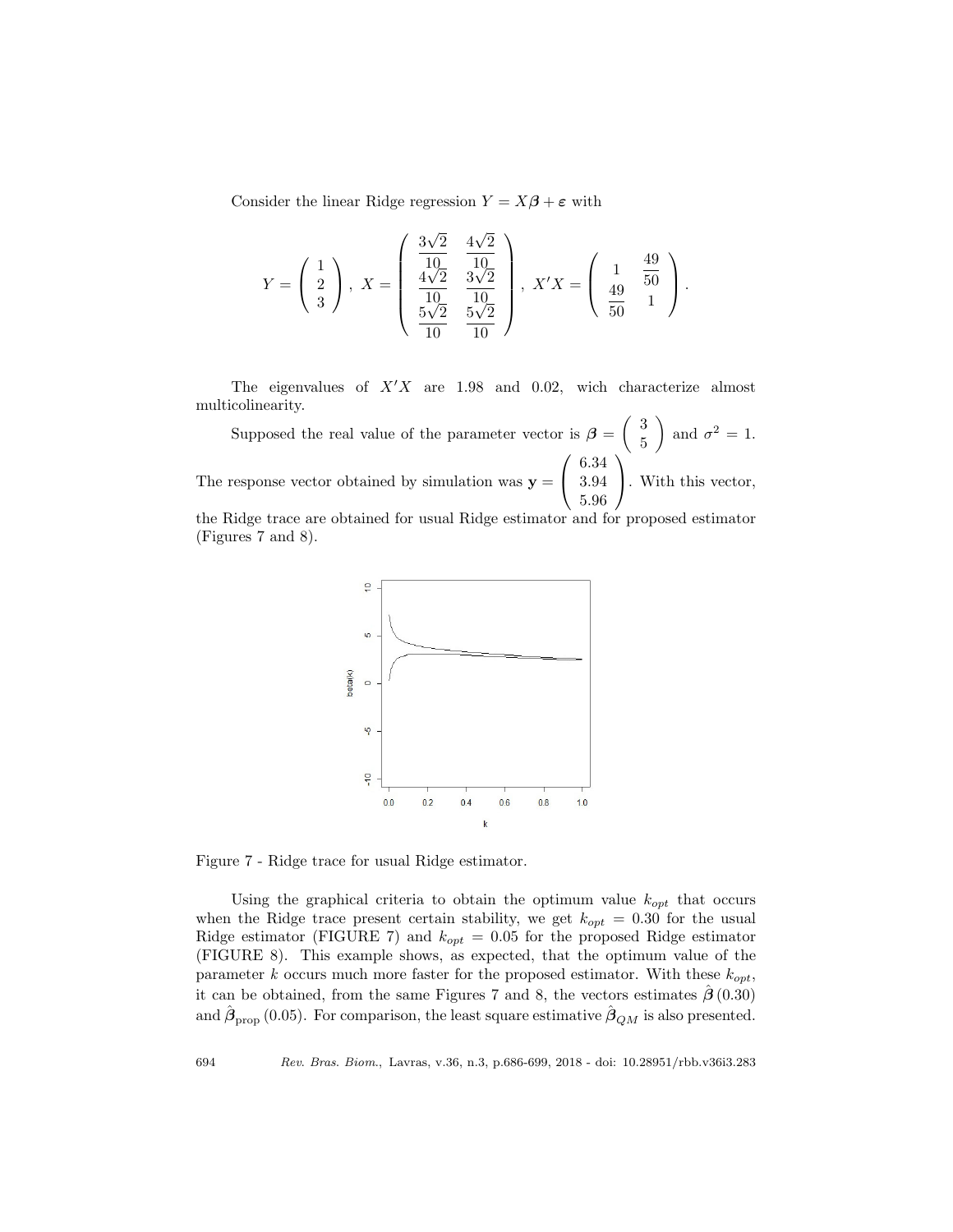

Figure 8 - Ridge trace for the proposed estimator.

By simulation of one thousand response vectors y, the Mean Squared Error (MSE) was presented in the Table 2.

Table 2 - Mean Squared Error (MSE)

|                                                        | MSE   | $=$ | Variance | <b>Bias</b> |
|--------------------------------------------------------|-------|-----|----------|-------------|
| $\frac{\hat{\bm{\beta}}_{QM}}{\hat{\bm{\beta}}(0.30)}$ | 50.50 | $=$ | 50.50    | 0.00        |
|                                                        | 2.78  | $=$ | 0.59     | 2.18        |
| $\beta_{prop}(0.05)$                                   | 2.47  | $=$ | 0.97     | 1.51        |

In the Table 2 is possible observe that the MSE for both estimators are closed, as the Prediction Error, seen in the previous section.

## 3.4 The performance of proposed estimator on a set of real data

Hoerl and Kennard (1970b) analyzed a set of real data in Gorman and Toman (1966), as a linear regression on ten factors, using the Ridge estimator. The sample correlation matrix is: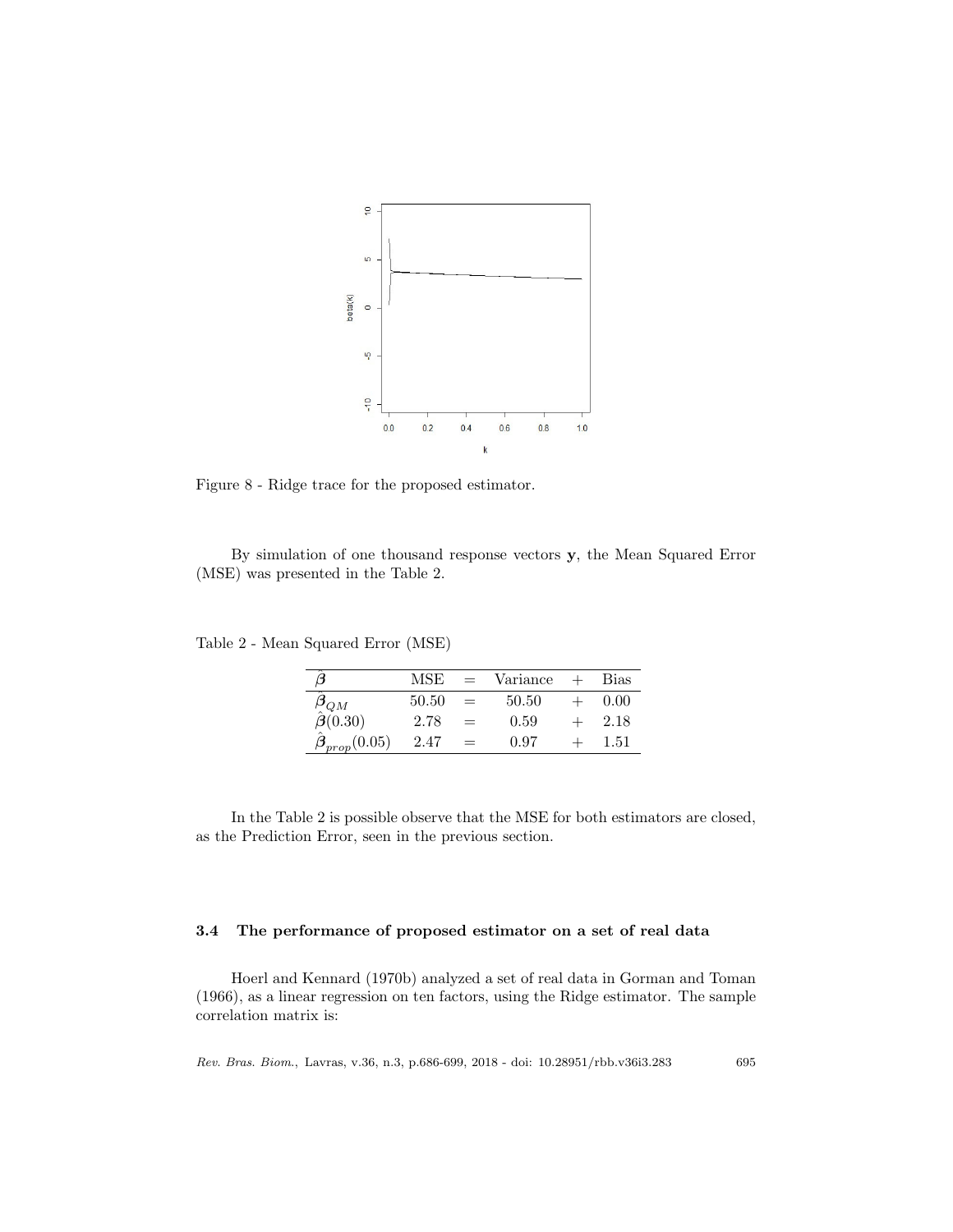

## (3.69 1.53 1.29 1.05 0.97 0.66 0.35 0.21 0.13 0.07),

and again we have almost multicolinearity. The total variance of the model is  $33.82\sigma^2$ . For the Ridge trace, the covariates were indexed as the numbers in their respective column in the correlation matrix:



Figure 9 - Ridge trace of the usual ridge estimator.

Analysing the Ridge trace curves for the both estimators, we conclude:

- The least squares estimatives seems to be overestimated because they decrease rapidly in function of  $k$ . This behavior is more emphasized for factors  $5$  and 6.
- The factor 5, initially negative, rapidly becomes positive. This is coherent with the fact that factor 5 has sample correlation 0.84 with factor 6 and therefore we expected that they have the same behavior.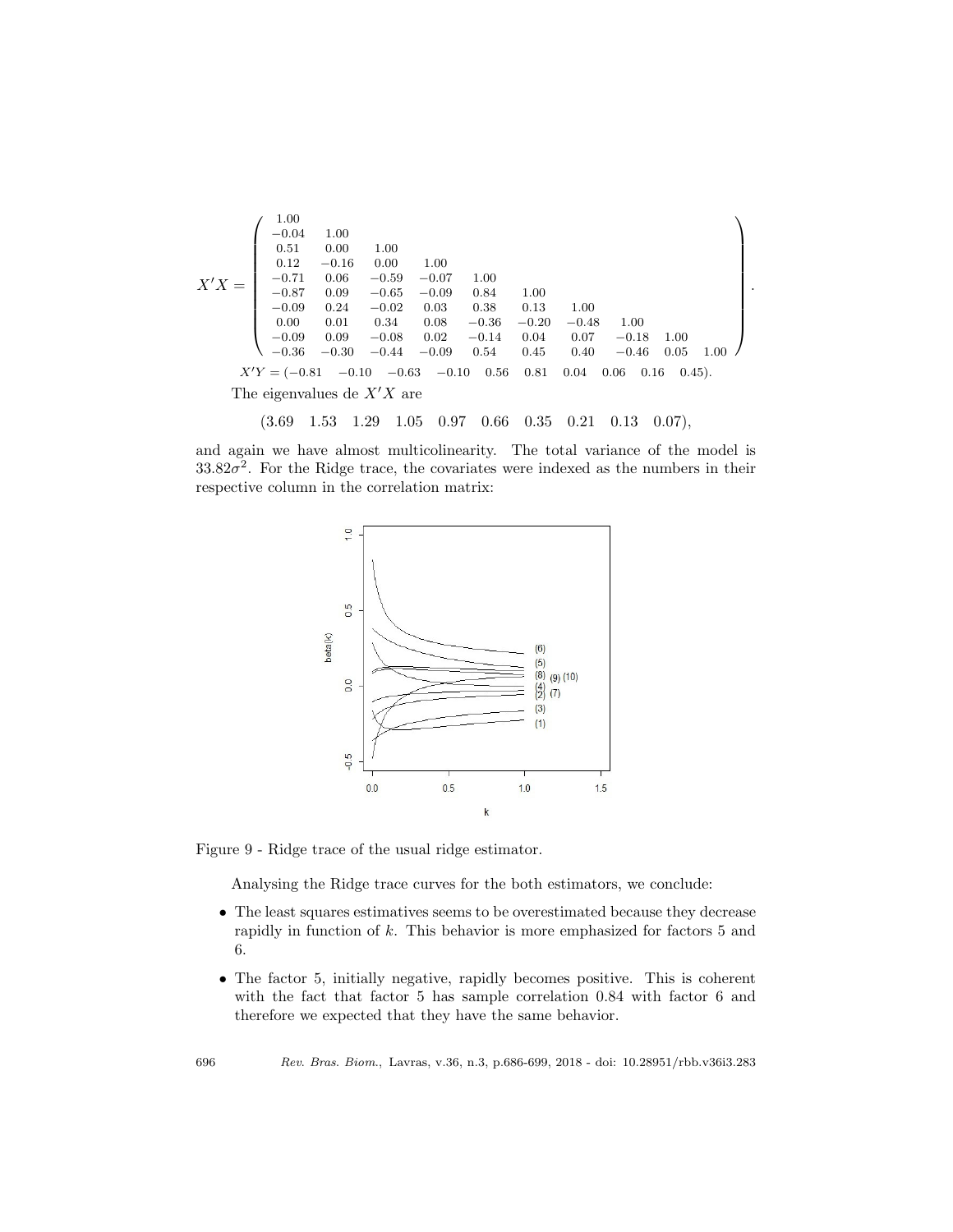

Figure 10 - Ridge trace of proposed estimator.

- Factor 1 is underestimated maybe because the correlation with the others factors.
- Factor 7 is overestimated.
- For the usual ridge estimator the system stabilized for  $k$  in the interval [0.20; 0.30]. For the proposed estimator the system stabilized in the interval [0.05; 0.15].

Both estimators give the same conclusions, but these conclusions are much ellipse more clear for the proposed estimator. As expected, the Ridge trace stabilized more rapidly for the proposed estimator.

# 4 Conclusion

The proposed estimator that was based in geometrical ideas, seems to have superior properties in relation to the usual Hoerl-Kennard Ridge estimator. One of its promising advantage is to get stability more rapidly and therefore the optimum value for the Ridge parameter  $k$  can be estimated more accurately.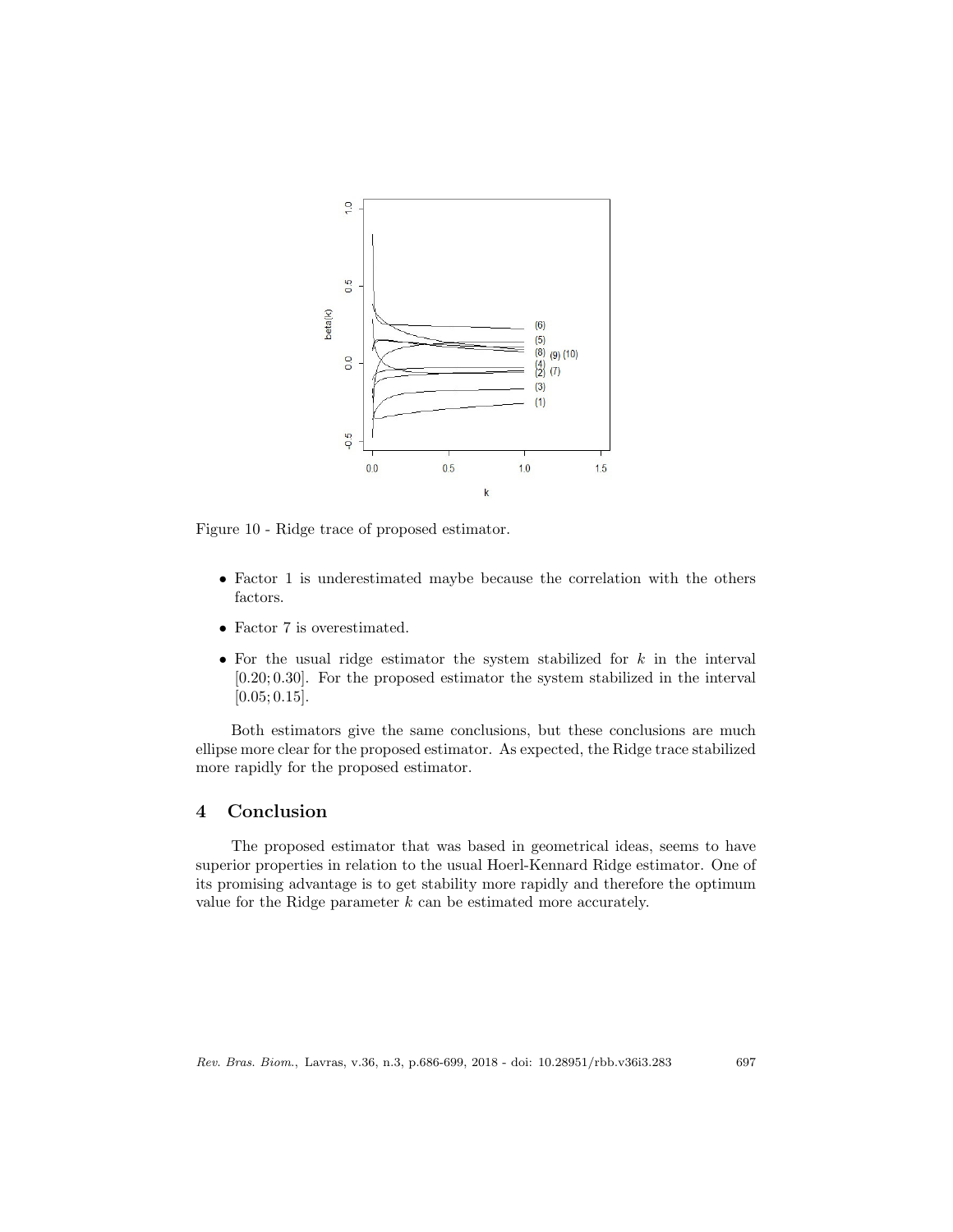# Acknowledgments

We would like to thank reviewers and editors for their suggestions.

COSTA, L. A.; CHAVES, L. M.; SOUZA, D. J. Proposta de um estimador do tipo Rao Ridge. Rev. Bras. Biom., Lavras, v.36, n.3, p.686-699, 2018.

- RESUMO: Com base em uma interpretação geométrica dos estimadores de Ridge, um novo estimador do tipo Rao Ridge é proposto. Sua vantagem é alcançar o valor ´otimo para o parˆametro de encolhimento mais rapidamente. A geometria, a capacidade preditiva, um exemplo computacional, uma aplicação a dados reais e uma comparação com o estimador Ridge usual s˜ao desenvolvidas.
- PALAVRAS-CHAVE: Estimador de Hoerl-Kennard; interpretação geométrica; valor ótimo do parâmetro Ridge.

## References

CHRISTENSEN, R. Plane answers to complex questions: The theory of linear models. 4.ed. New York: Springer, 2011.

COSTA, L. A.; CHAVES, L. M.; SOUZA, D. J. Uma abordagem geométrica do estimador de cumeeira de C.R. Rao. Revista Brasileira de Biometria, v.32, n.1, p.28-41, 2014.

GELLER, D.; KRA, I.; POPESCU, S.; SIMANCA, S. On Circulant matrices. SD. Available in:

<http://www.math.stonybrook.edu/~sorin/eprints/circulant.pdf>. Access in: 21 mar. 2017.

GOLUB, G. H.; HEATH, M.; WAHBA, G. Generalized cross-validation as a method for choosing a good ridge parameter. Technometrics, v.21, n.2, p.215-223, 1979.

GORMAN, J. W.; TOMAN, R. J. Selection of variables for fitting equations to data. Technometrics, n.8, p.27-51, 1966.

GRUBER, M. H. J.; Improving efficiency by shrinkage - The James-Stein and Ridge regression estimators. Marcel Dekker: New york, 1998. 648p.

GRUBER, M. H. J.; Regression estimators: a comparative Study. 2.ed. Baltimore: Johns Hopkins, 2010. 412p.

HOERL, A. E.; KENNARD, R. W. Ridge regression: aplications to nonorthogonal problems. Technometrics, v.12, n.1, p. 69-82, 1970a.

HOERL, A. E., KENNARD, R.; Ridge regression: biased estimation for nonorthogonal problems. Technometrics, v.12, n 1, p.55-67, 1970b.

MARQUARDT, D. W.; Generalized inverses, ridge regression, biased linear estimation, and nonlinear estimation, Technometrics, v.12, n.3, p.591-612, 1970.